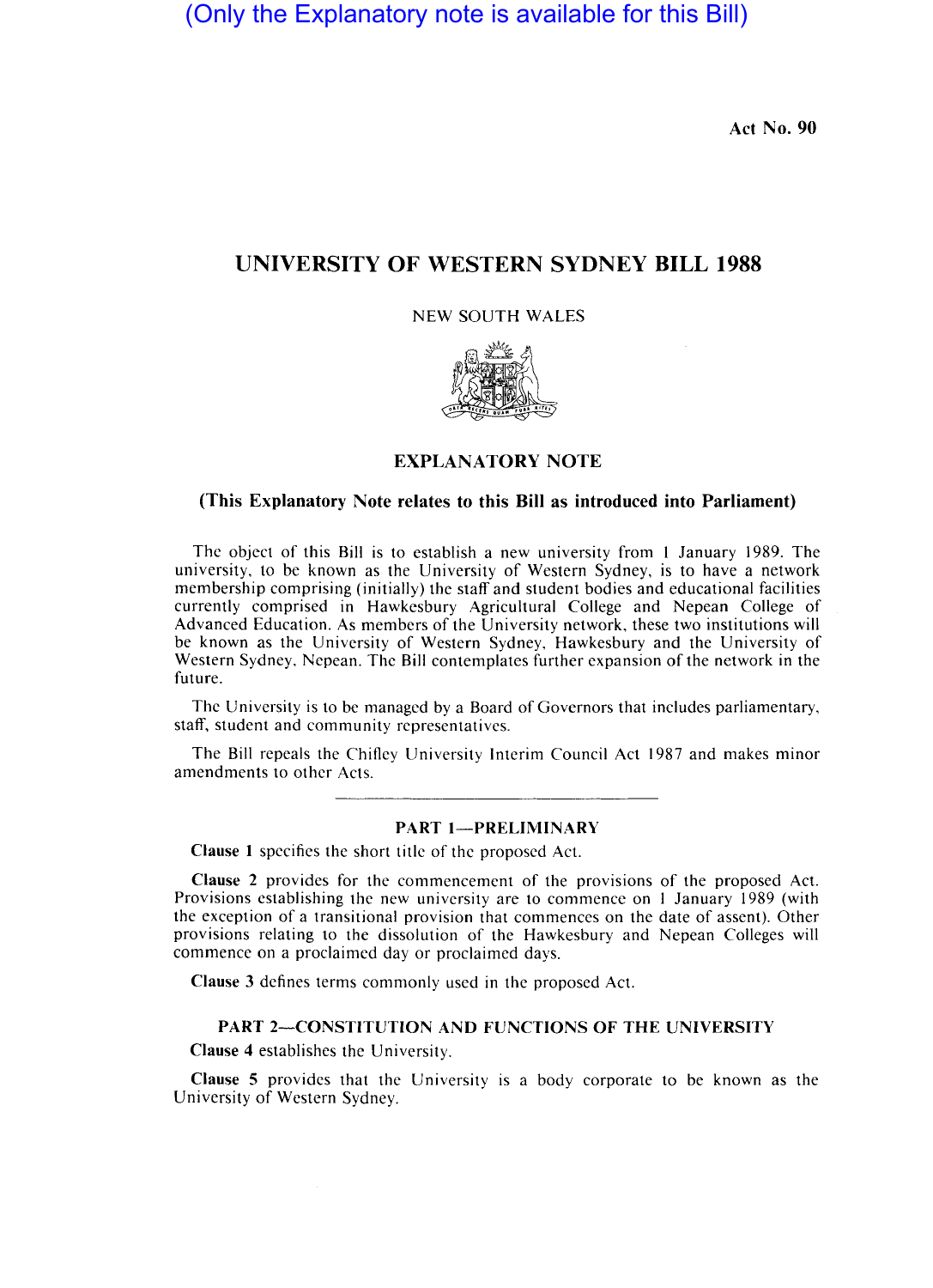Clause 6 describes the foundation members of the University network and provides for the establishment of new network members.

Clause 7 specifies the functions of the University.

**Clause 8** empowers the University, for the purpose of exercising its functions, to provide such facilities for students as it considers desirable.

# PART 3-THE BOARD OF GOVERNORS AND OFFICERS OF THE **UNIVERSITY**

Clause 9 establishes a Board of Governors of the University. The Board consists of elected parliamentary, student and staff representatives, ex officio academic members and other members appointed by the Minister.

Clause 10 provides that the Board is the governing authority of the University and specifies its principal functions as such an authority.

Clause **11** invests the Board with miscellaneous powers relating to academic, staffing and other matters.

Clause 12 permits the Board to delegate its functions.

Clause 13 provides for the election by the Board of one of the Board members to be Chancellor of the University.

Clause 14 provides for the election by the Board of one of the Board members to be Deputy Chancellor of the University.

Clause 15 provides for the appointment by the Board of a Vice-Chancellor of the University. The Vice-Chancellor is designated the chief executive officer of the University. '

Clause 16 creates the office of chief executive officer in respect of each member of the University network. Initially the principals of the Hawkesbury and Nepean Colleges will hold this office. Subsequent chief executive officers are to be appointed by the Board.

#### PART 4-POWERS OF INVESTMENT

Clause 17 defines terms used in this Part.

Clause 18 provides that the terms of any trust deed or similar instrument granting money or property to the University are to be respected in so far as they restrict the power of the University to deal with the money or property concerned.

Clause 19 allows the Board to invest money and private gifts in accordance with the Public Authorities (Financial Arrangements) Act 1987 (or, if that Act at any time does not apply to the Board, then in accordance with the Trustee Act 1925 or with other arrangements approved by the Minister and the Treasurer).

Clause 20 allows the Board to maximise investment opportunities by pooling trust property for investment purposes.

Clause 21 requires an annual distribution of income from an investment of pooled property. The income is to be appropriately distributed to accounts representing individual components of the pool.

. Clause 22 preserves the identity of private gifts whose proceeds have been pooled for Investment.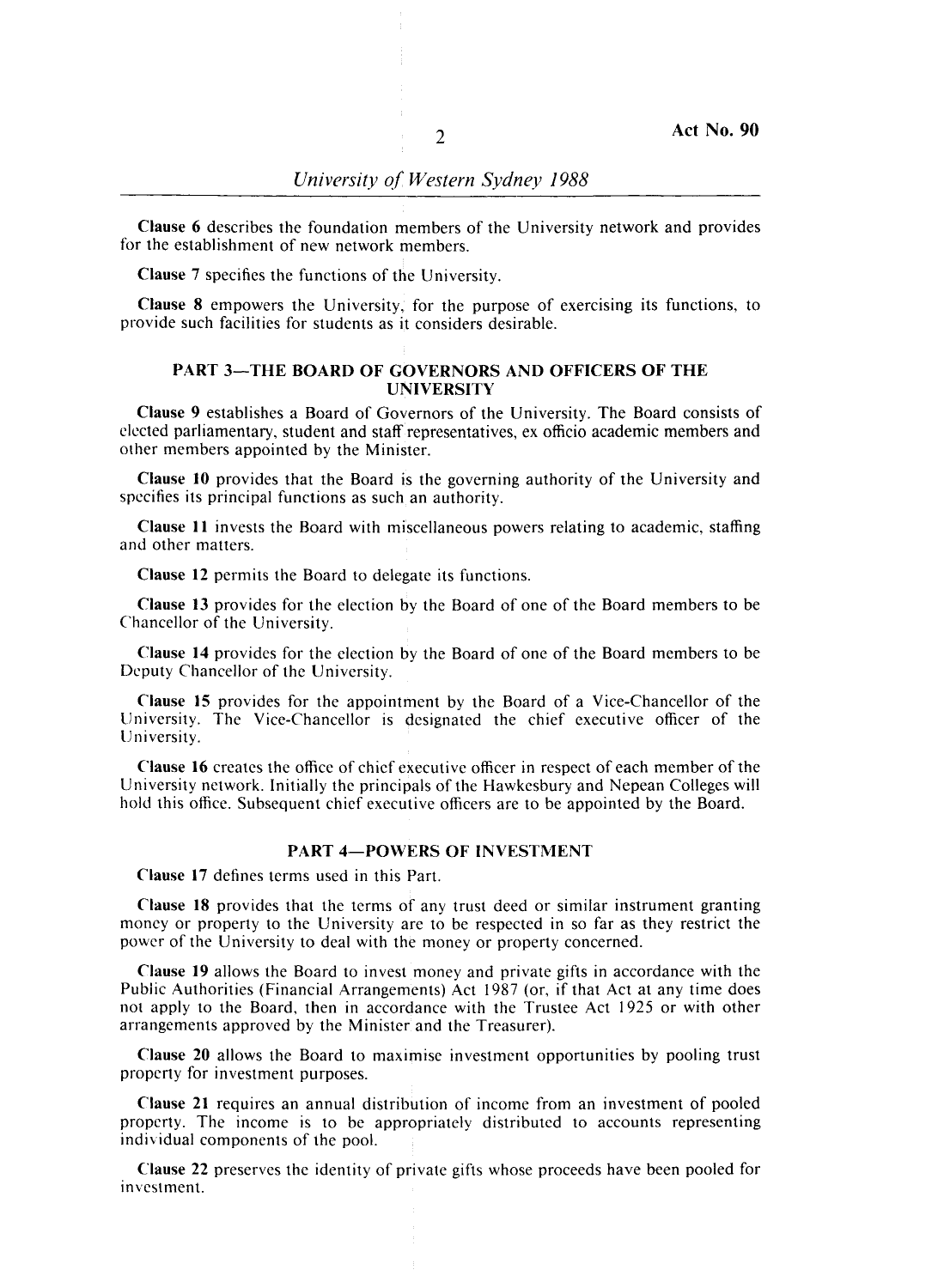#### PART 5-GENERAL

Clause 23 establishes an Academic Board of the University, whose powers and functions are to be specified in the by-laws.

Clause 24 describes the University Convocation.

Clause 25 enables the Treasurer, with the approval of the Governor-in-Council, to advance money to the University for its temporary accommodation.

Clause 26 provides for a financial year of the University.

Clause 27 forbids religious or political discrimination in the admission of students, the conferring of degrees and awards and the appointment of staff.

Clause 28 allows the Board to exempt persons, on grounds of conscience, from membership of the body corporate of the University or from Convocation.

Clause 29 designates His Excellency the Governor as the Visitor of the University.

Clause 30 provides for the resumption or appropriation of land for the benefit of the University.

Clause 31 provides for the vesting in the University of government land on which its activities are conducted.

Clause 32 enables the re-appointment or re-election of a person to any position the person has held and for which he or she is still suitably qualified and eligible.

Clause 33 provides for the use and custody of the seal of the University.

Clause 34 enables the Governor-in-Council to make regulations in aid of the proposed Act.

Clause 35 enables the Board, with the approval of the Governor-in-Council, to make by-laws generally for the management, good government and discipline of the University and particularly in relation to certain specified matters.

Clause 36 enables the Board, or another authority specified in the by-laws, to make rules and orders for the regulation of matters internal to the University and concerning a subject-matter specified in the by-laws.

Clause 37 repeals the Chifley University Interim Council Act 1987.

Clause 38 is a formal provision that gives effect to a Schedule of miscellaneous amendments to other Acts.

Clause 39 is a formal provision that gives effect, in two stages, to a Schedule of transitional provisions.

#### SCHEDULE 1-PROVISIONS RELATING TO MEMBERS AND PROCEDURE OF THE BOARD

Schedule 1 regulates Board membership (age limit, vacation of office etc.), procedure and other matters relating to the Board and its members.